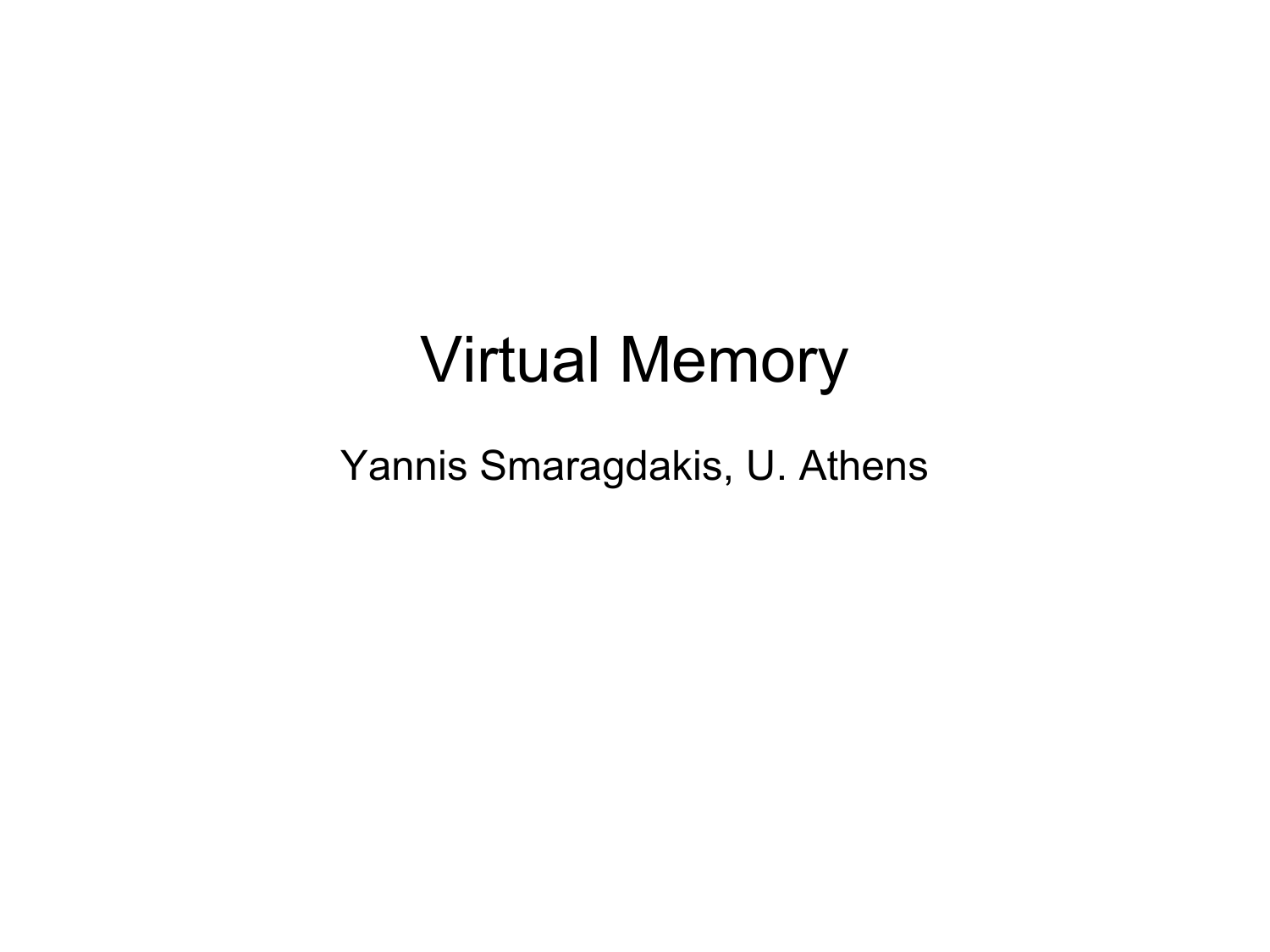#### Example Modern Address Space (64-bit Linux)

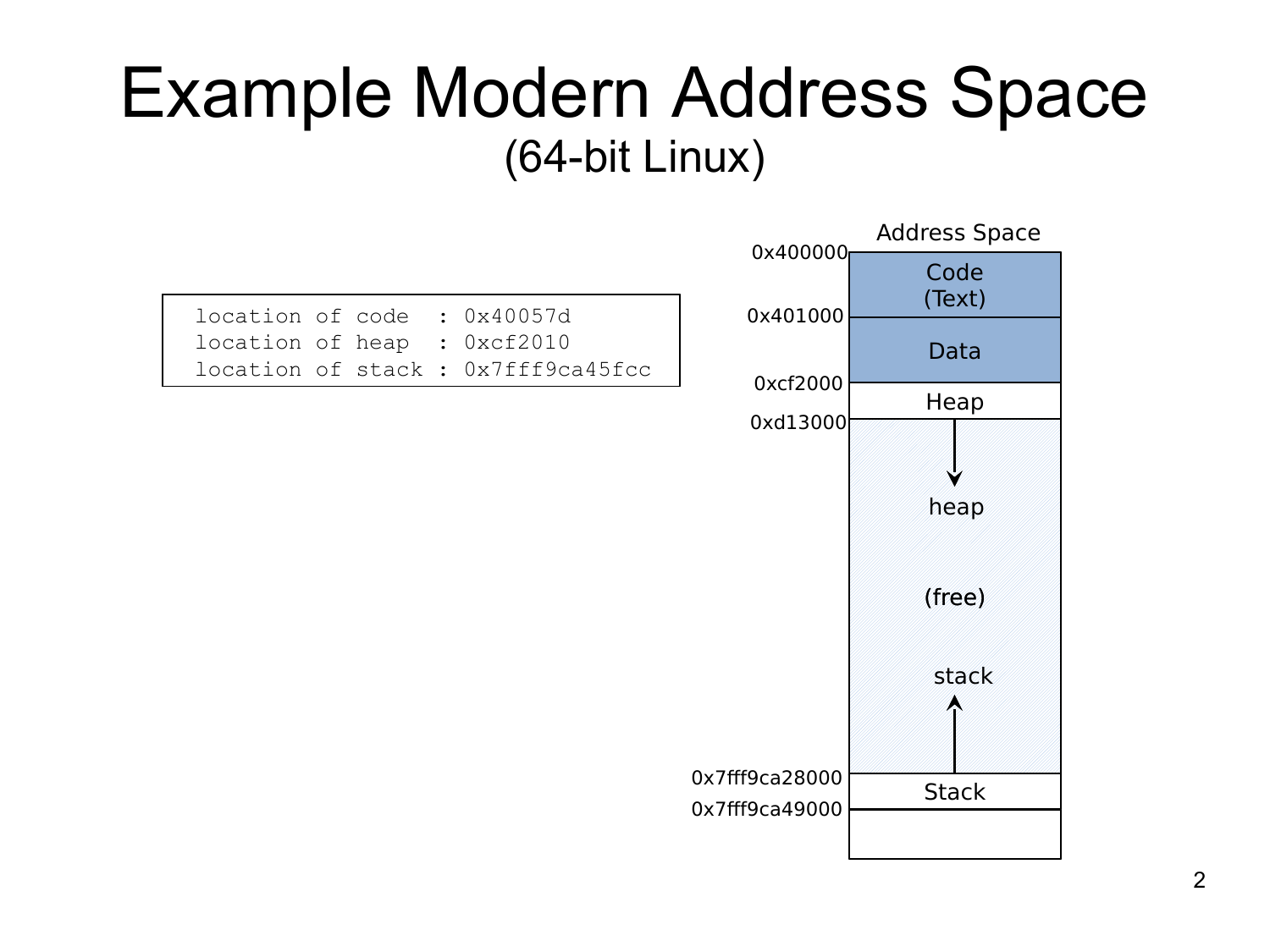## (Sample) Memory Hierarchy

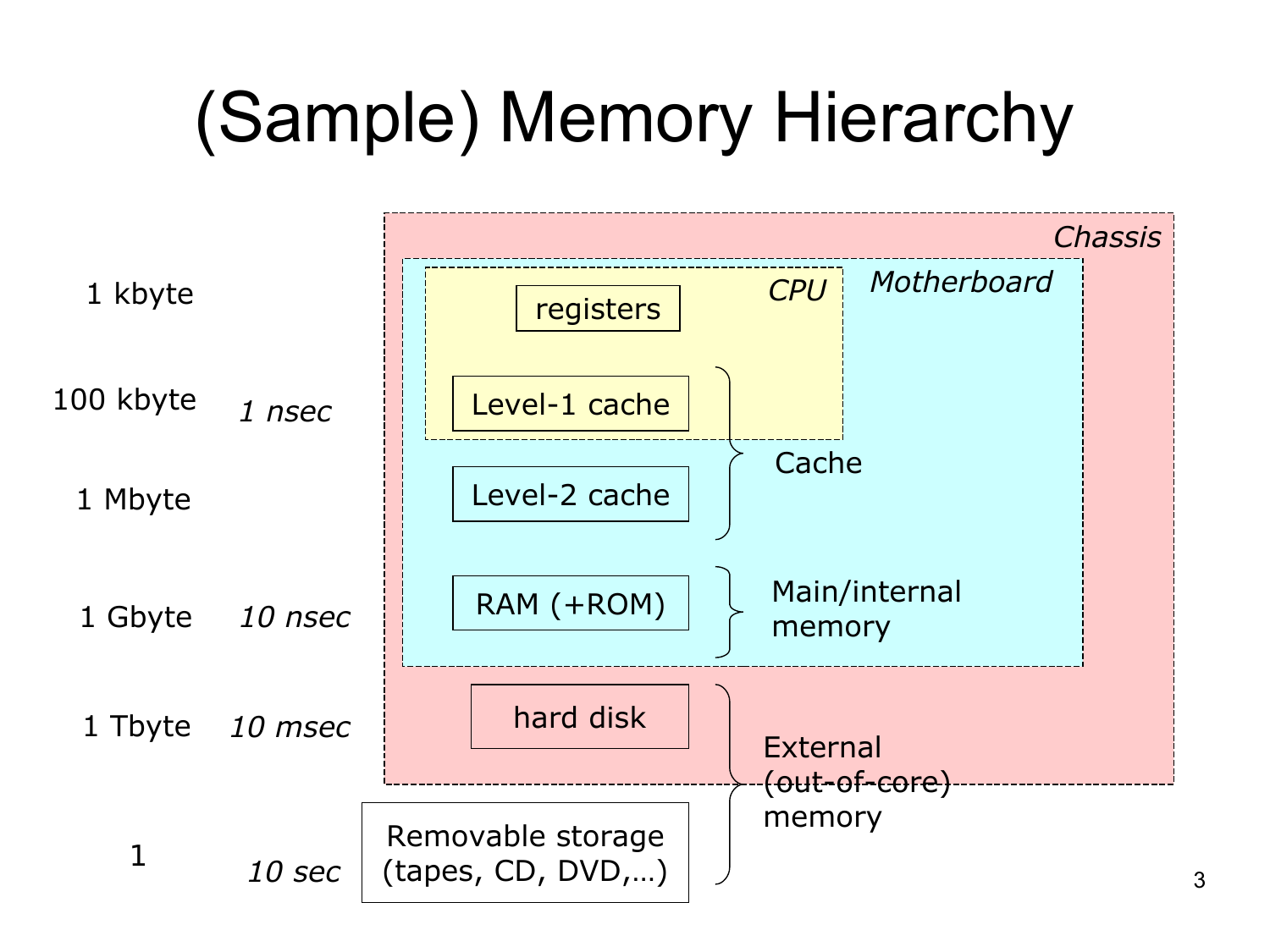## **Questions**

- Which addresses are physical, which virtual?
	- what happens with multiple processes?
	- who translates addresses?
- Why do caches work well? (locality!)
- How do you get more stack memory? More heap memory? How do you return it?
- What do you think the OS does? What system calls?
	- "man mmap", "man sbrk"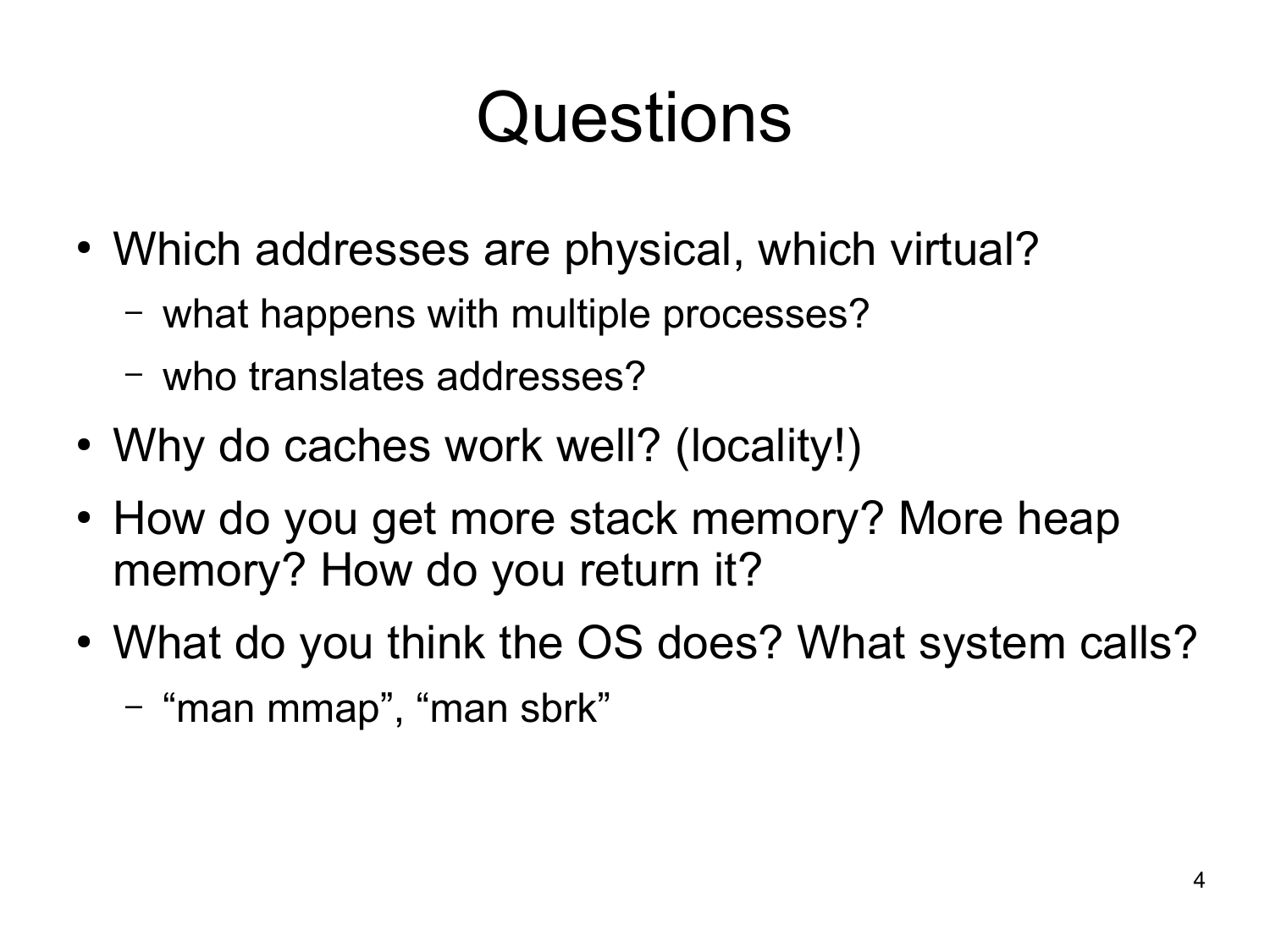## How Do Addresses Get Translated?

- Several older techniques:
	- base and bounds registers
	- segmentation
		- with hw support, on x86
		- "segmentation fault" message?
- Modern technique: paging
	- also on xv6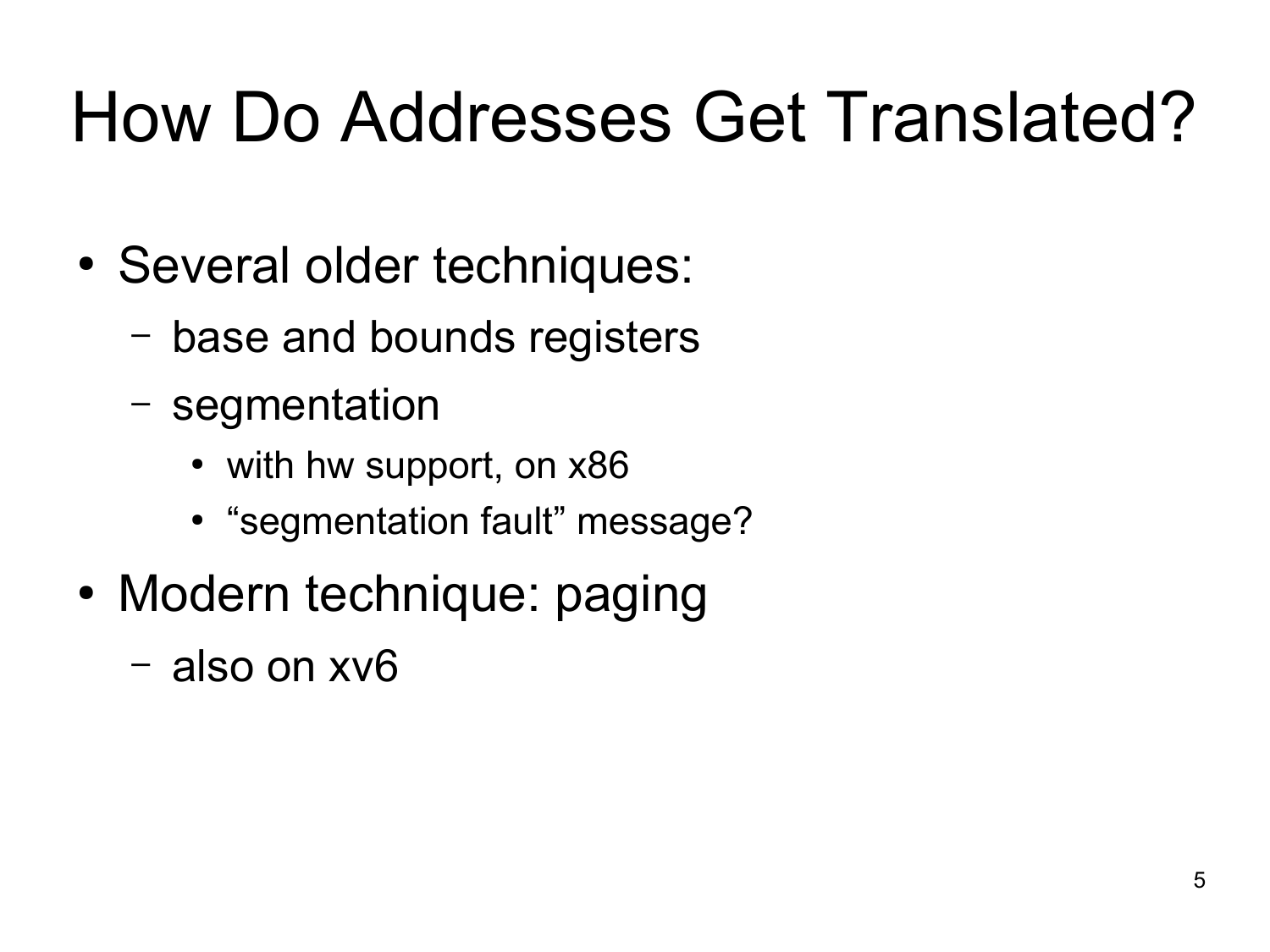# Paging

- Translate addresses at page granularity
	- addr = virtual page num (VPN) + offset
- Keep directory of page mappings

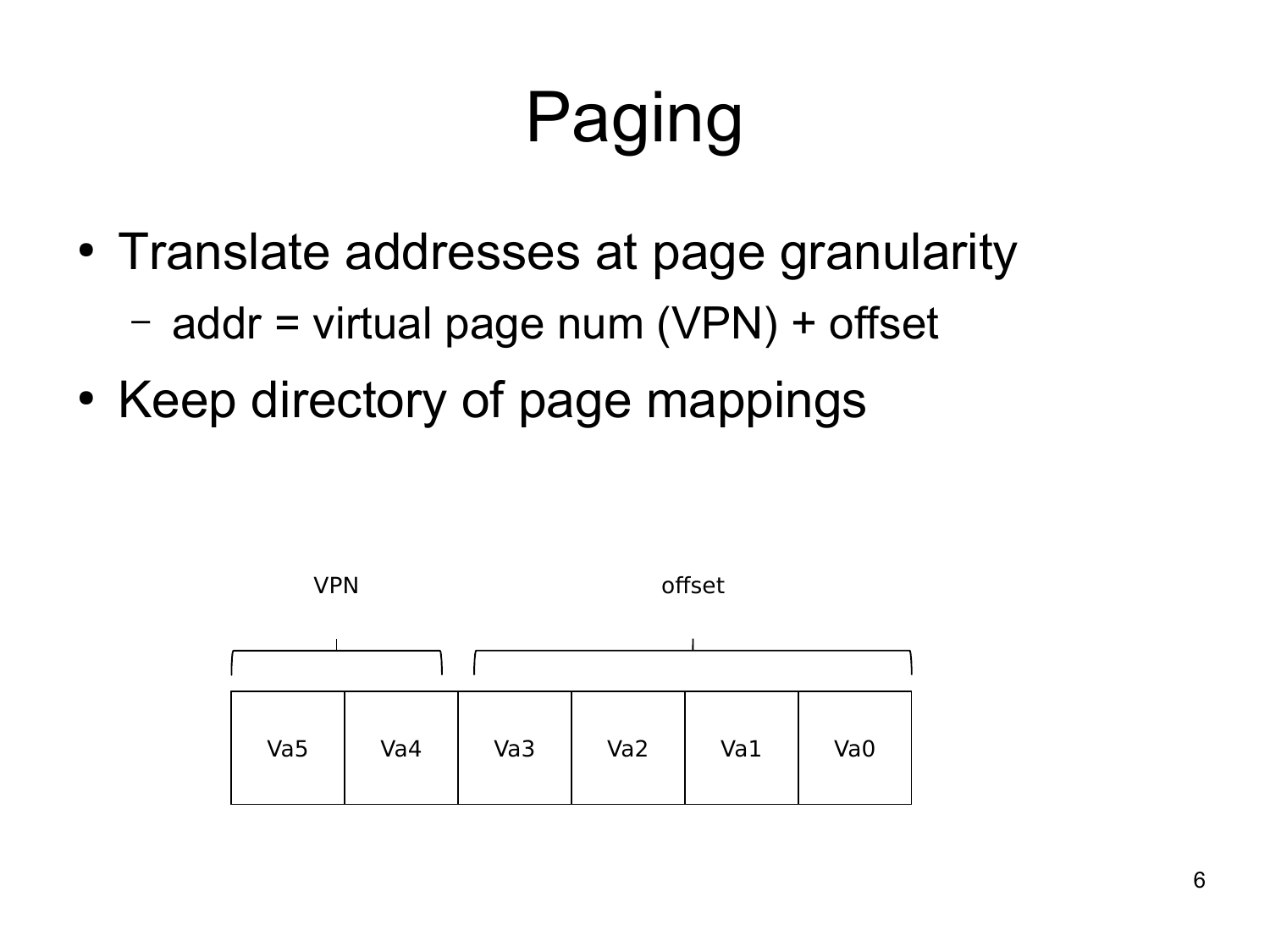## Page Tables

- A directory of page addresses
	- page table entry: may include other info
		- valid, protected, present, dirty, recently-accessed bit
- What data structures can you imagine?
- What's the **space** overhead of each?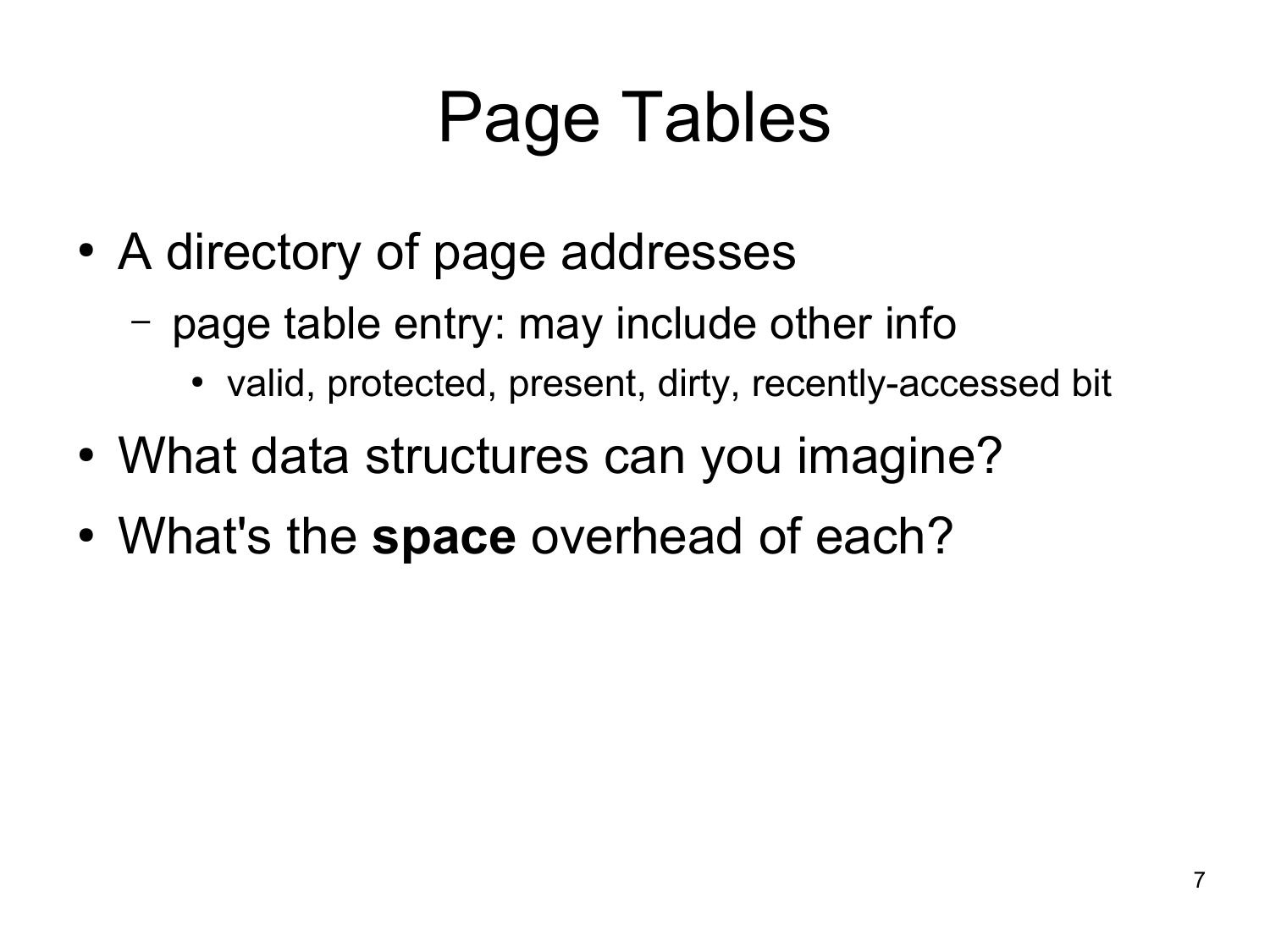## Translation Logic (pseudocode)

```
// Extract the VPN from the virtual address
    VPN = (VirtualAddress & VPNMASK) >> SHIFT3
   4 // Form the address of the page-table entry (PTE) 
   PTEAddr = PTBR + (VPN * sizeof(PTE))6
   // Fetch the PTE
8 PTE = AccessMemory(PTEAddr) 
9
10 // Check if process can access the page 
11 if (PTE.Valid == False) 
12 RaiseException(SEGMENTATION FAULT)
13 else if (CanAccess(PTE.ProtectBits) == False) 
14 RaiseException(PROTECTION FAULT)
15 else
16 // Access is OK: form physical address and fetch it 
17 offset = VirtualAddress & OFFSET_MASK 
18 PhysAddr = (PTE.PFN << PFN_SHIFT) | offset 
19 Register = AccessMemory(PhysAddr)
```
#### What is the **time** overhead?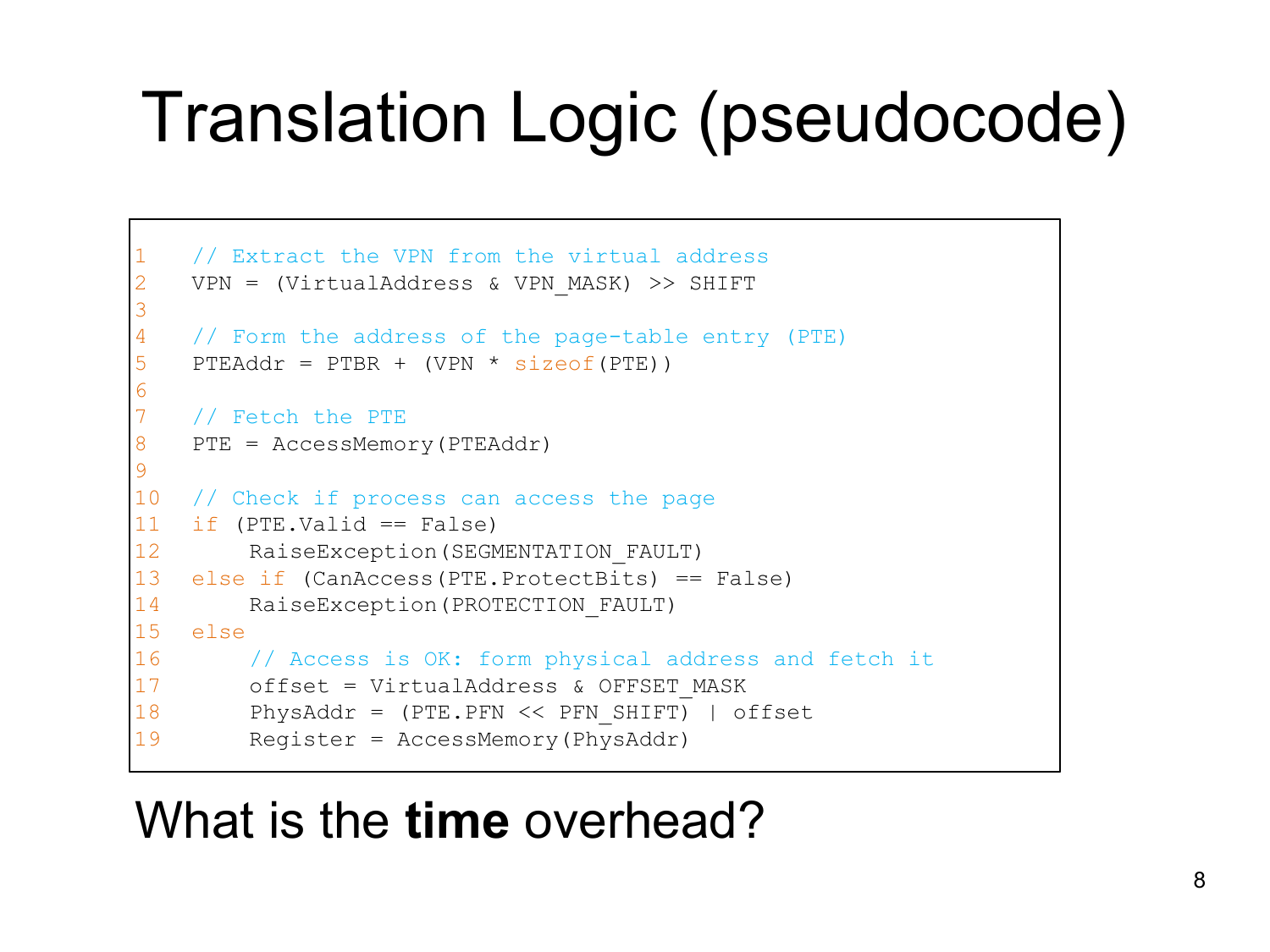## Minimizing Space Overhead

• Most of a flat table would be unused



**Physical Memory**

| ai Auuress<br>Space | $\alpha$<br>Allocate<br>$\mathbf{1}$ | T<br>$\overline{2}$<br>з<br>$\boldsymbol{4}$ | PFN                                                                                     | valid          | prot            | present              | dirty          |
|---------------------|--------------------------------------|----------------------------------------------|-----------------------------------------------------------------------------------------|----------------|-----------------|----------------------|----------------|
|                     | $\overline{2}$                       | 5<br>6                                       | 9                                                                                       |                | $r - x$         |                      | $\overline{0}$ |
|                     | 3                                    | 7                                            |                                                                                         | $\overline{0}$ |                 |                      |                |
|                     | 4.                                   | 8<br>9                                       |                                                                                         | $\overline{0}$ |                 |                      |                |
|                     | 5                                    | 10<br>11                                     |                                                                                         | 0              |                 |                      |                |
|                     | 6<br>7                               | 12                                           | $1\overline{5}$                                                                         |                | rw-             |                      |                |
|                     | 8                                    | 13<br>14                                     | $\begin{array}{cccccccccc} \bullet & \bullet & \bullet & \bullet & \bullet \end{array}$ | $\sim 100$     | $\sim$ 10 $\pm$ | $\sim$ $\sim$ $\sim$ | $\sim 100$     |
|                     | 9                                    | 15<br>16                                     |                                                                                         | 0              |                 |                      |                |
|                     | 10                                   | 17<br>18                                     | 3                                                                                       | 1              | rw-             | 1                    |                |
|                     | 11                                   | 19                                           | 23                                                                                      | 1              | rw-             | 1                    |                |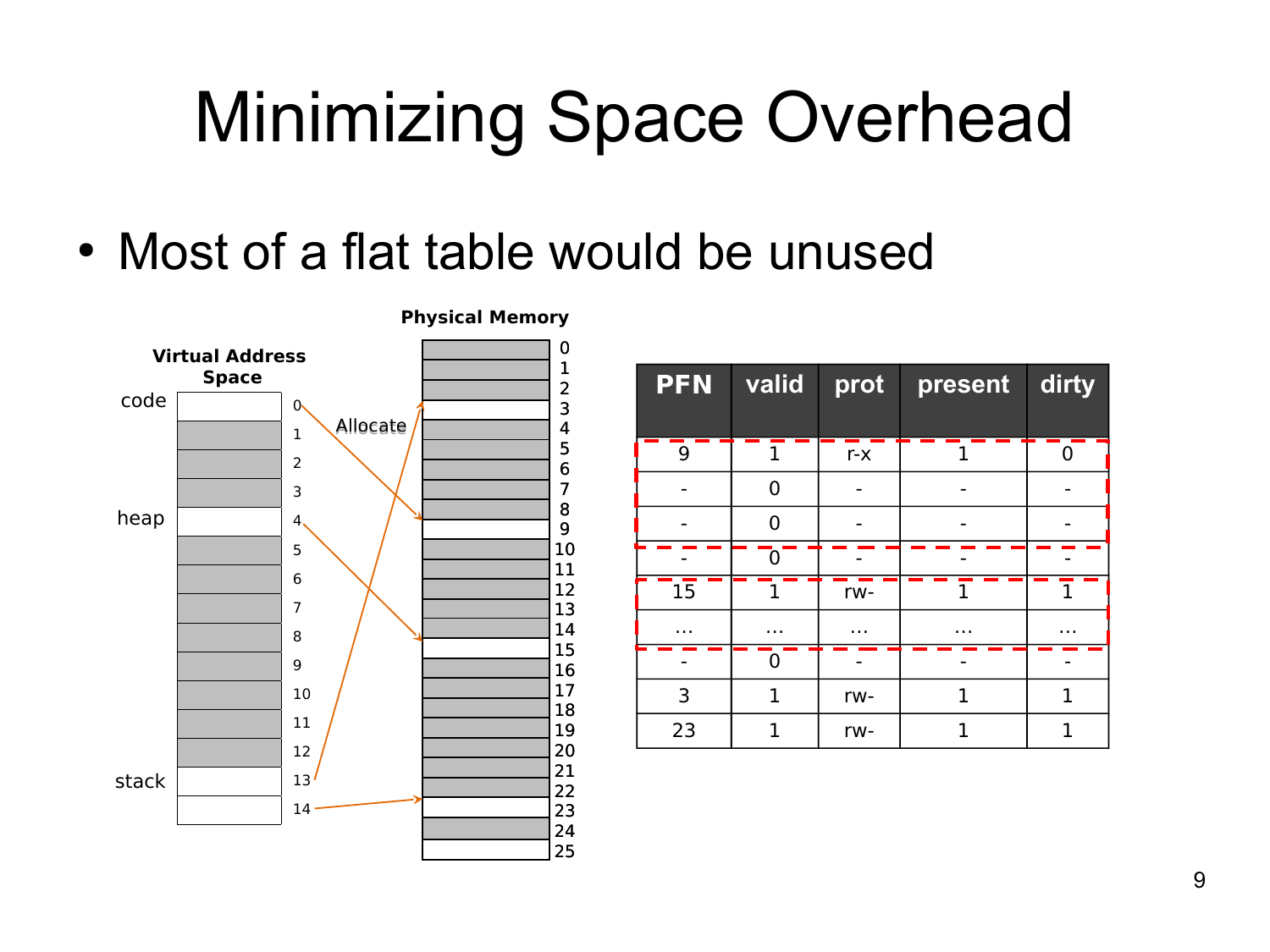#### Solution: 2-level Page Tables



10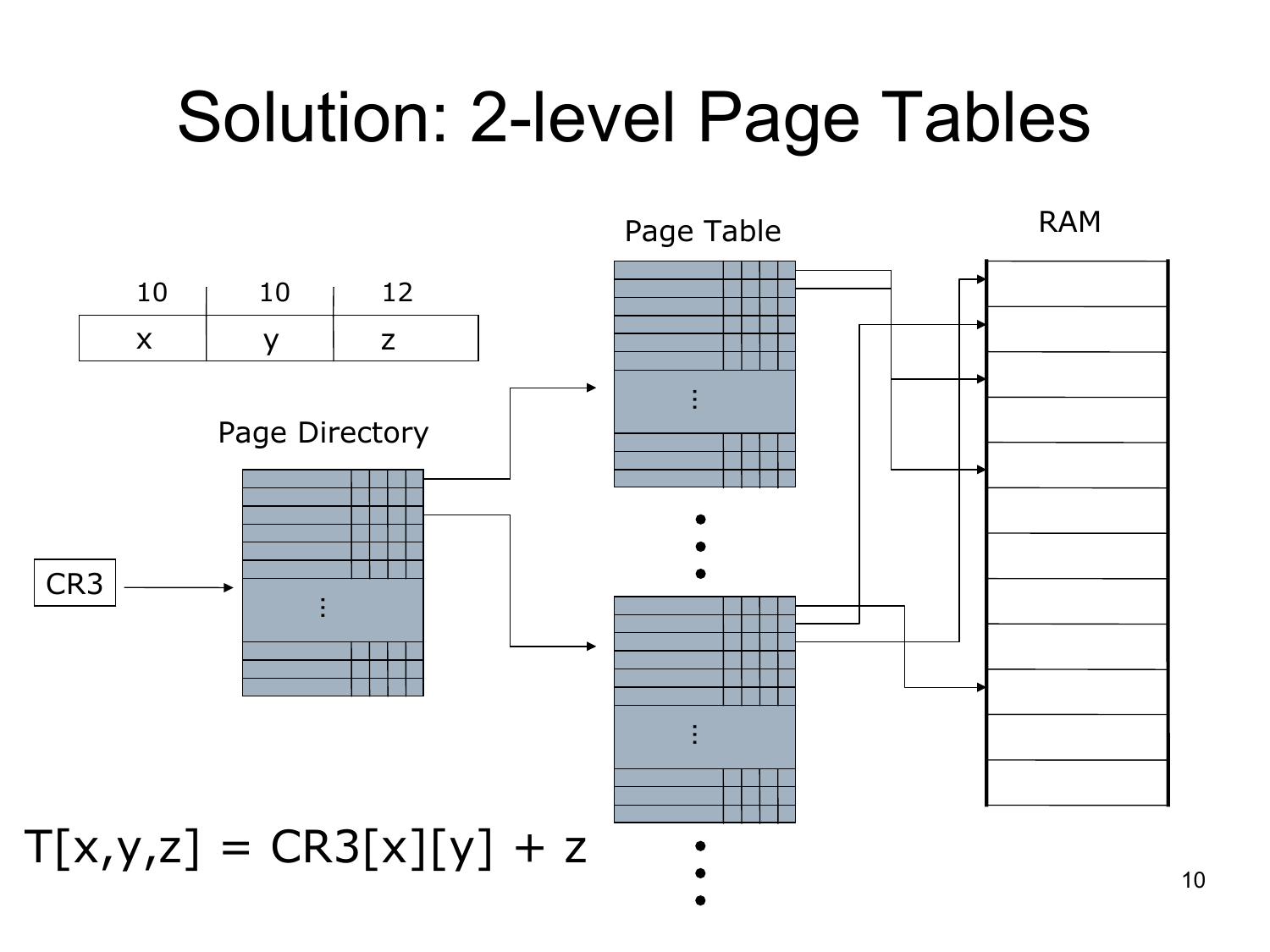#### Let's Get Some Numbers

- $\cdot$  10 + 10 + 12 bits = 32
	- $2^{n}10$  (= 1024) entries of 4 bytes = a 4096-byte page!
	- 2-level tables work well for 32-bit machines
- 64-bit machines use a 3-level table!
- We save space, but we could do the same with other associative structures, right?
- Need to jointly solve time overhead!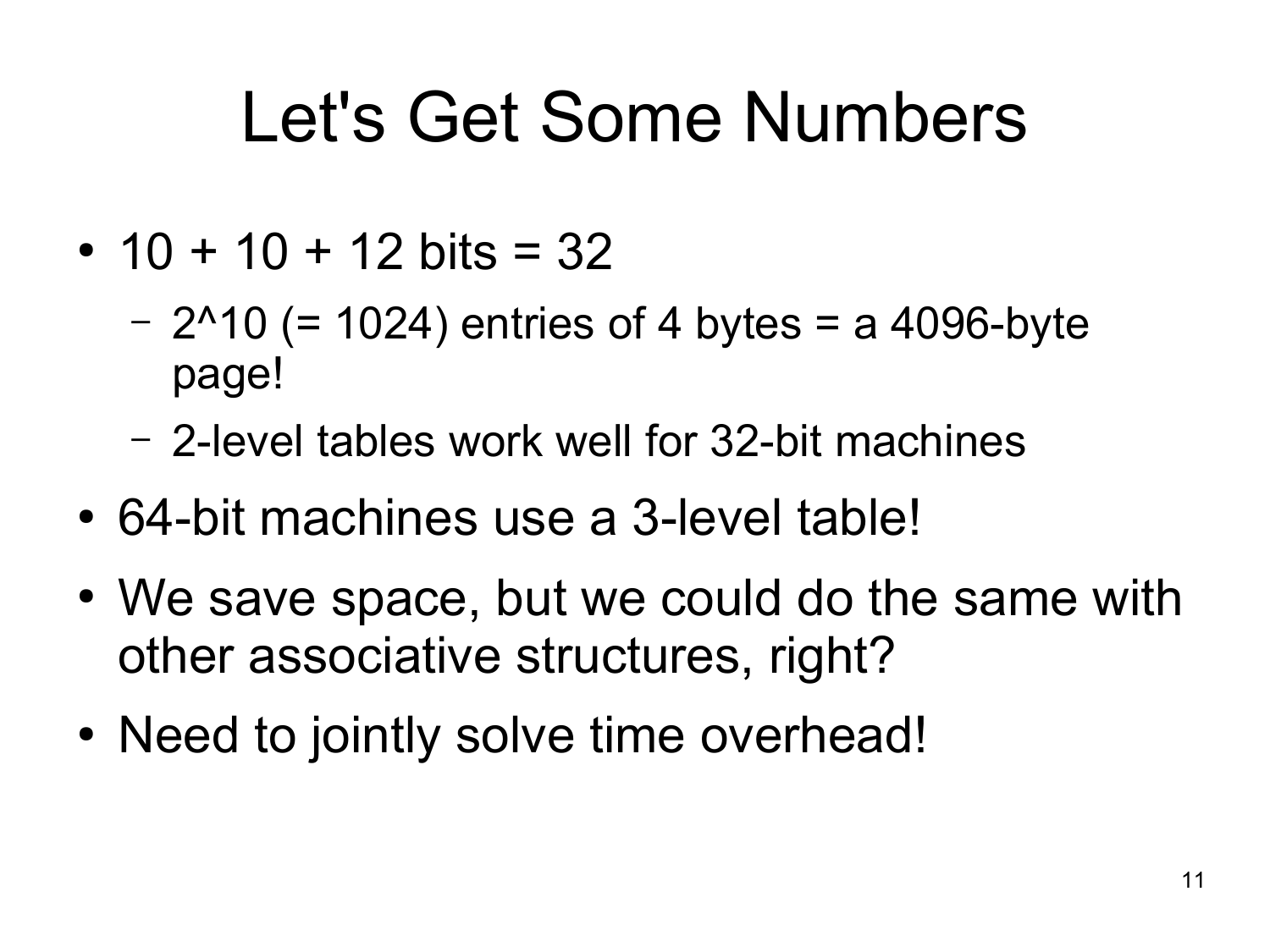# Minimizing Time Overhead

- Hardware to the rescue
	- Translation Lookaside Buffer (TLB)
		- a cache of recent page address lookups
			- exploits spatial, temporal locality, like all caches
		- a few tens of entries, fully associative
	- (optional) Hardware-traversal of page tables
		- when TLB lookup fails
		- "hardware-managed TLB" common on CISC machines
		- "software-managed TLB" on RISC machines
			- interrupt, handled by kernel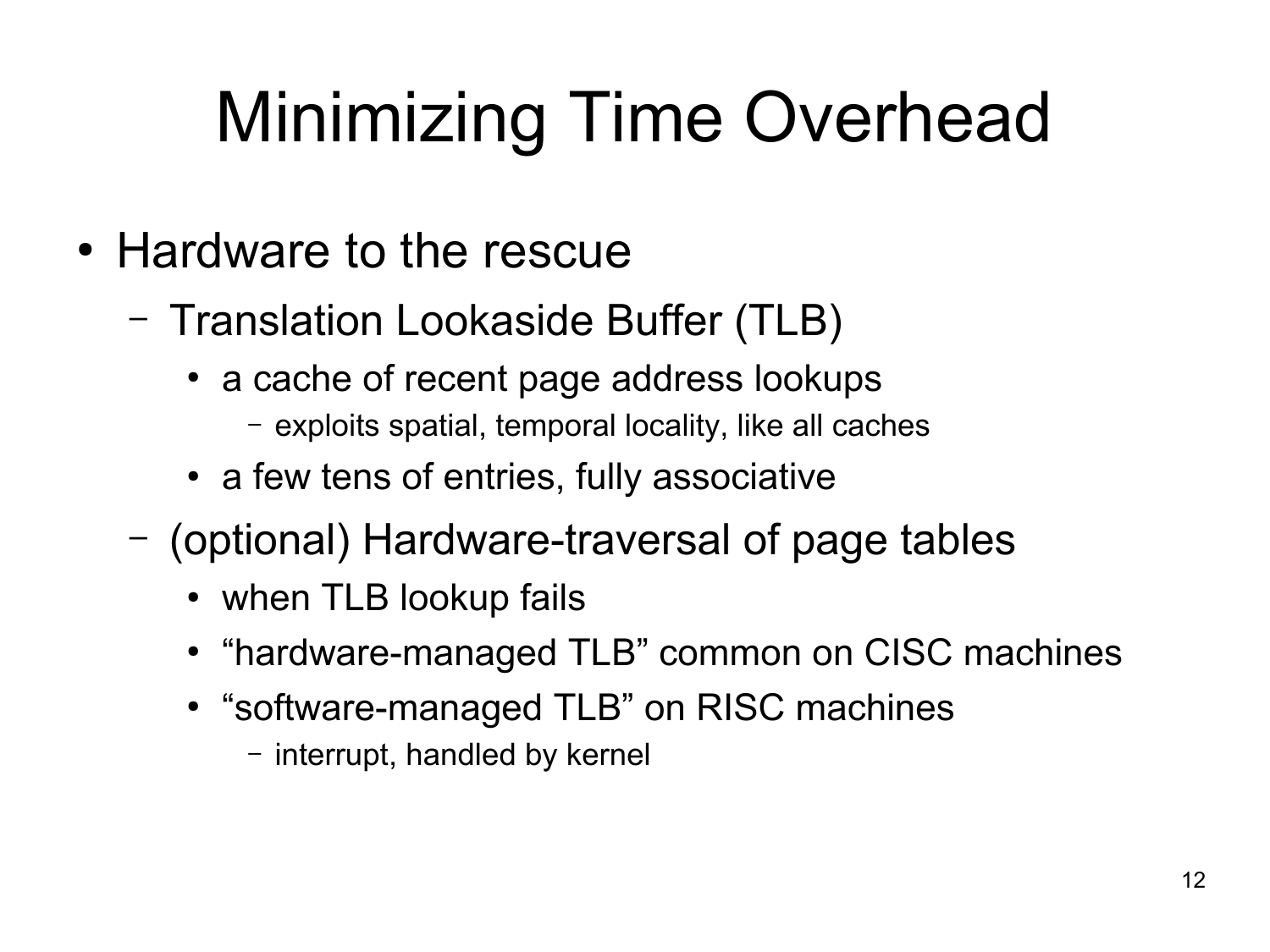## TLB Schematically

• A cache on the chip's memory-management unit (MMU)

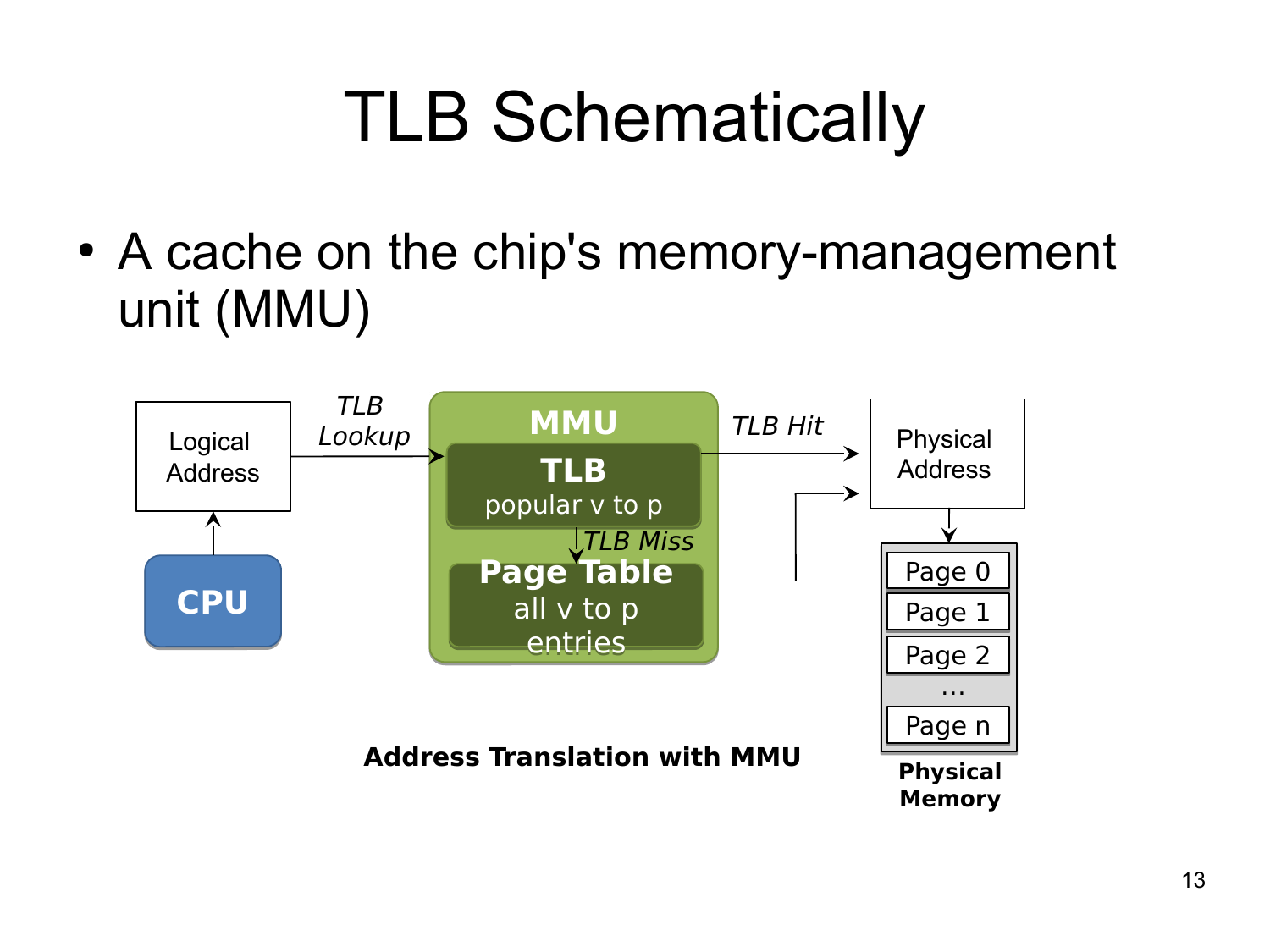## What Happens to TLB When Switching Processes?

- Typically entries have "address space id" (ASID)
- LRU replacement otherwise
- Other options? Shared parts of address space?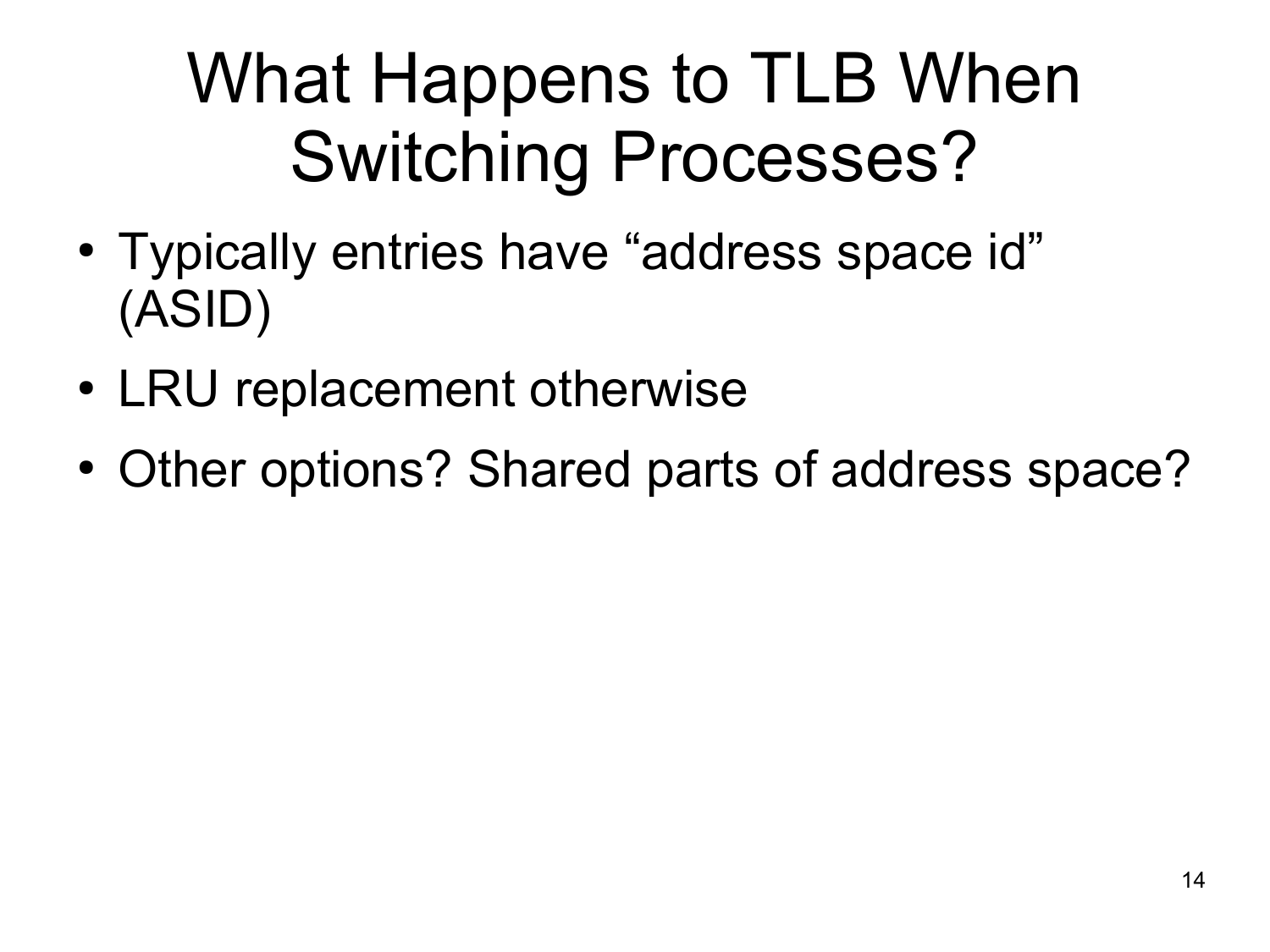## Time for a New Problem: What If Physical Memory Gets Full?

- Idea: *replace* a page to make room
	- much like any other cache
	- disk used as larger memory
		- recall memory hierarchy picture
	- also called *eviction*
- *Policy* vs *mechanism* distinction
	- with *algorithm* in the middle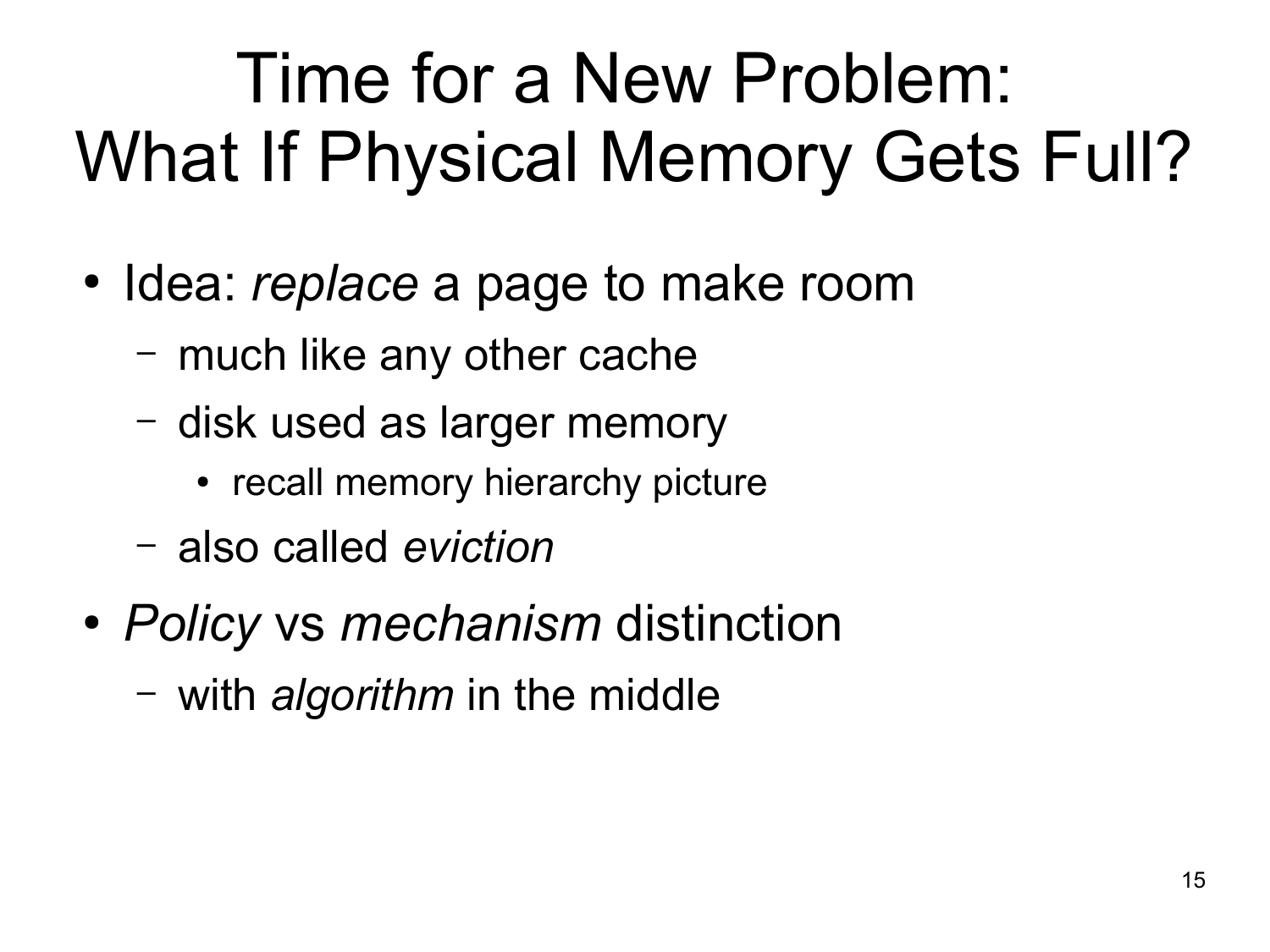## Mechanisms

- *Swap* space (file, partition)
- "present" bit in PTE
- Page fault when accessed page not present
- *Page replacement* algorithm
	- implements/approximates a *replacement policy*
- Terminology: *page in*/*page out*
	- in: just mmap swap file page!?
	- out: only if page has *dirty/modified* bit on
- Terminology: *paging*, *thrashing*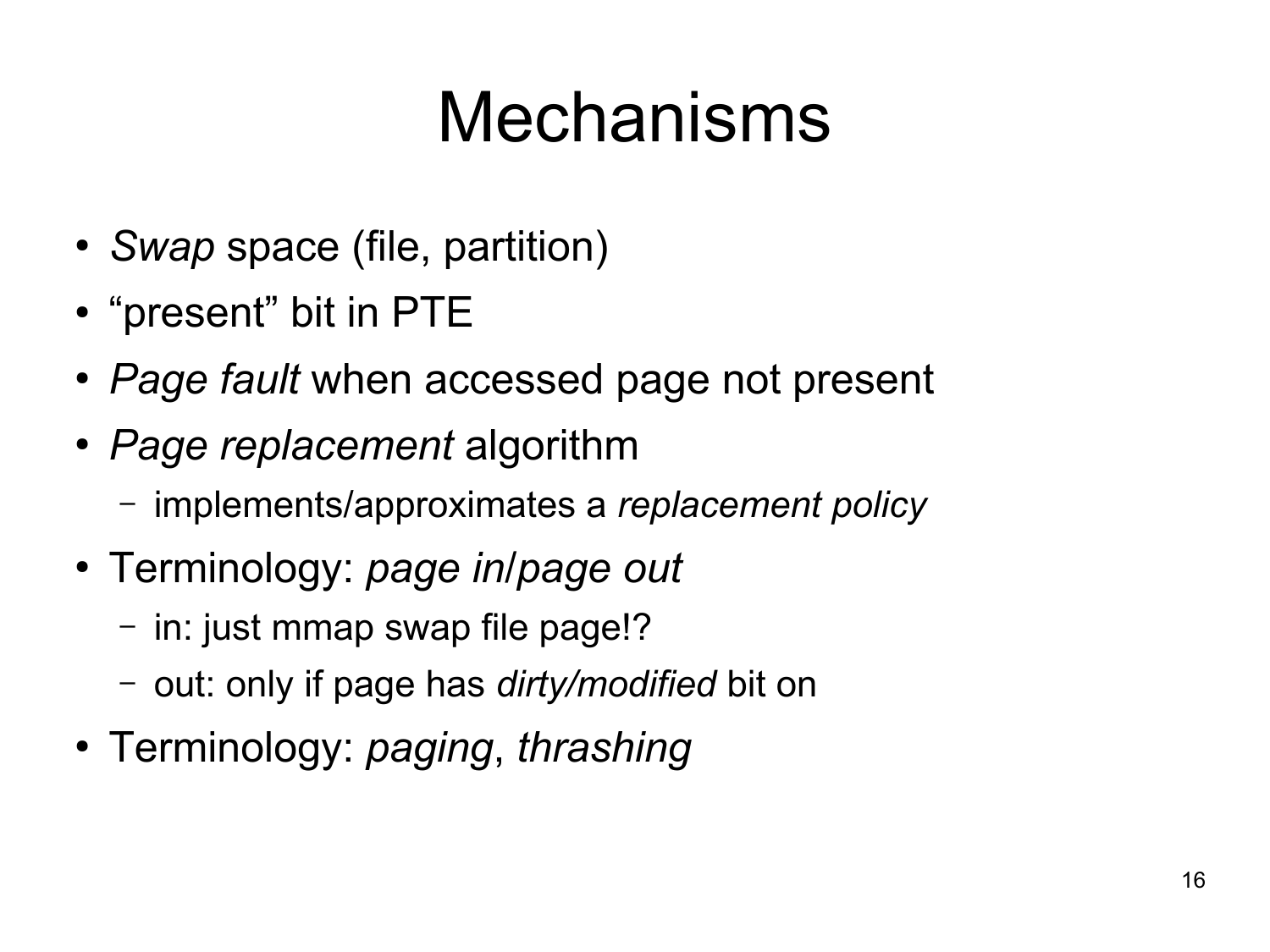## Replacement Policies: OPT

- Ideal replacement policy: replace page that will be accessed the furthest in the future
	- policy called OPT or MIN
	- optimal (provably)
	- but requires knowing the future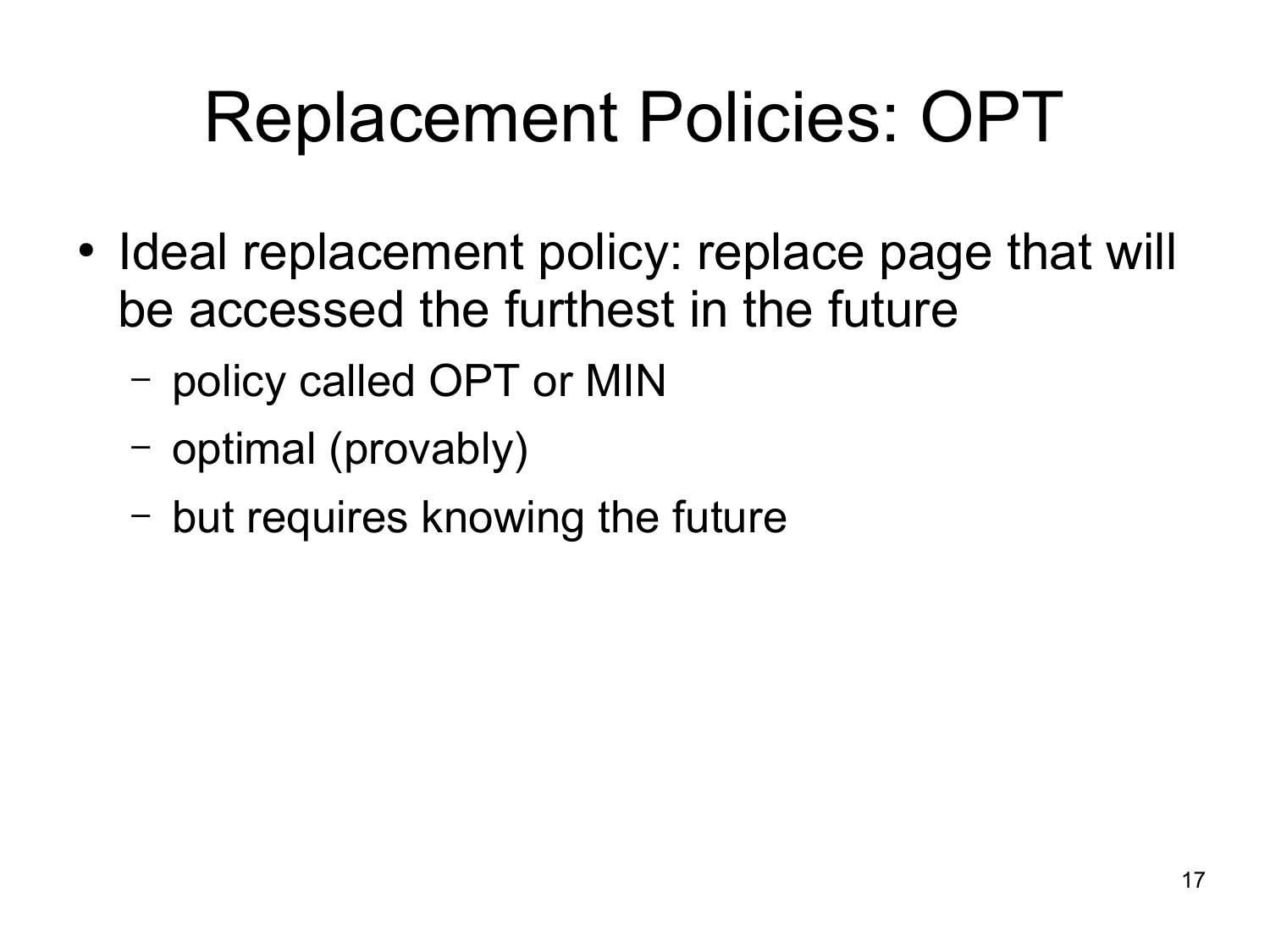## Other Replacement Policies

- FIFO
	- memories too large for it to work well, misses all behavior
- RANDOM
- LRU (Least Recently Used)
	- the golden standard of caching, uses history of accesses
- LFU (Least Frequently Used)
	- bad for programs, good for data streams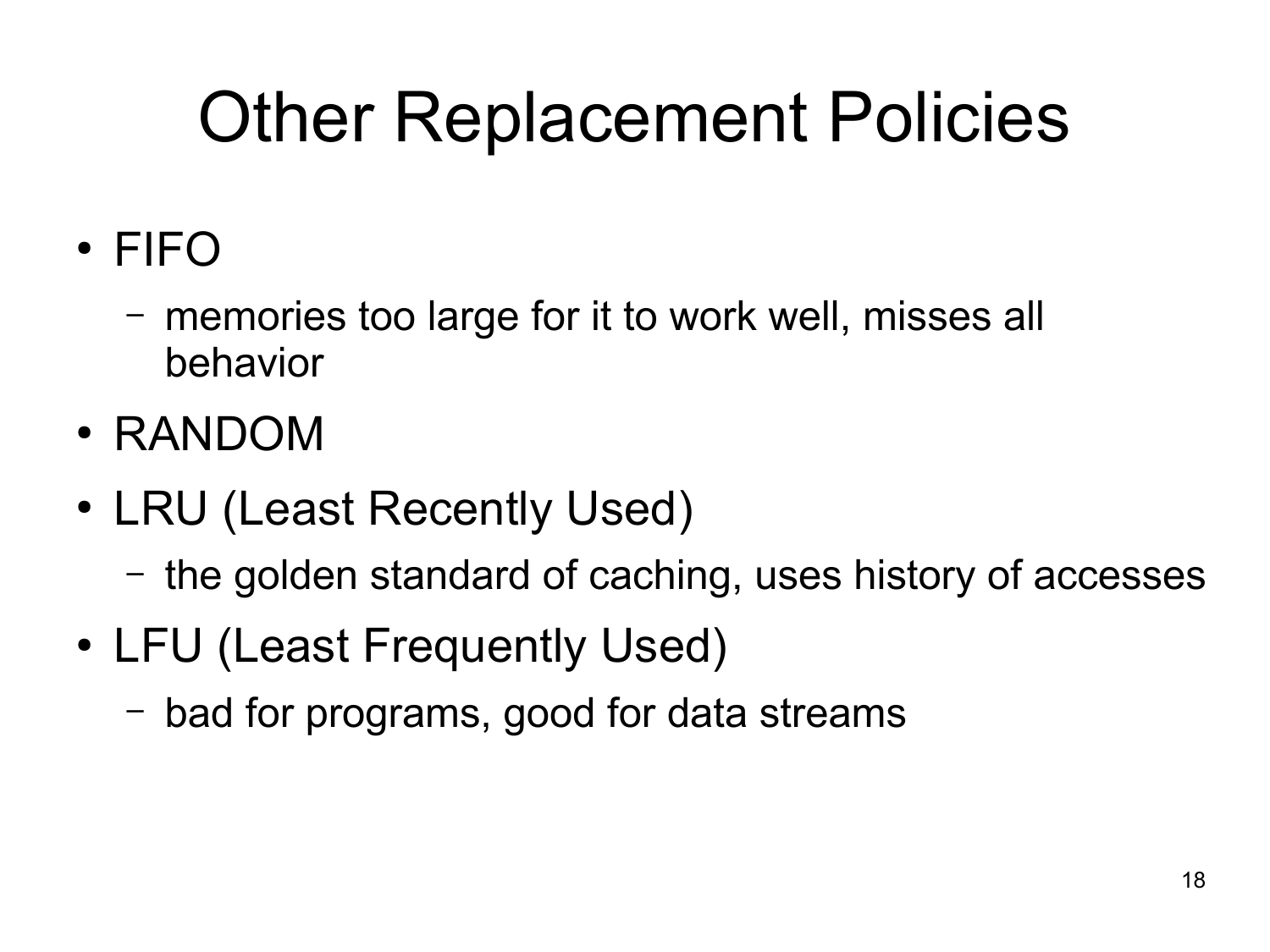# Approximating LRU

- The policy requires work per memory access
- Approximation algorithms minimize the overhead
	- Clock: uses recently-referenced bit, resets it
	- FIFO/LRU hybrid queue: FIFO for some pages, then move-to-front for those evicted from FIFO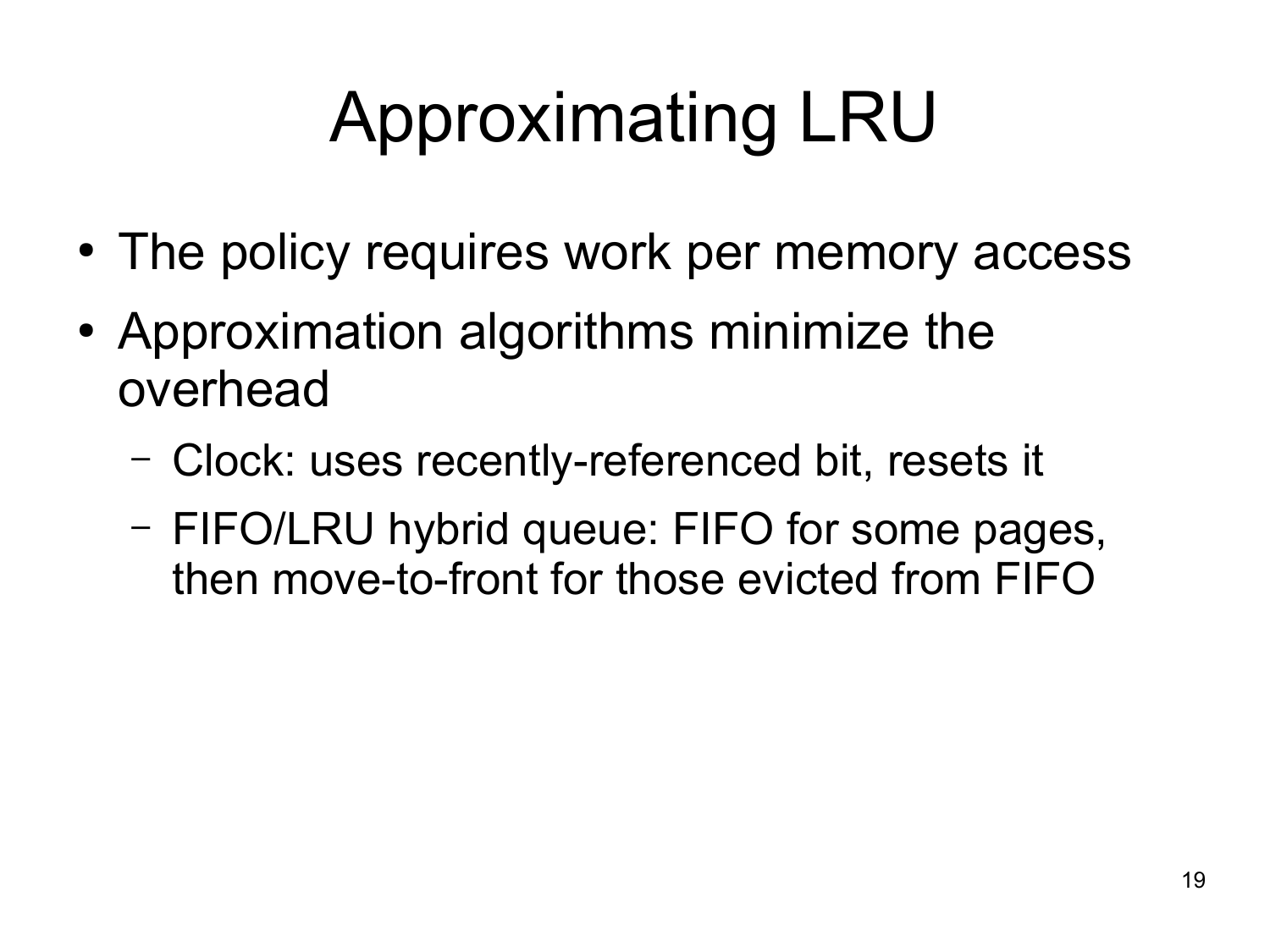#### **Clock**



**When a page fault occurs, the page the hand is pointing to is When a page fault occurs, the page the hand is pointing to is inspected. The action taken depends on the Use bit inspected. The action taken depends on the Use bit**